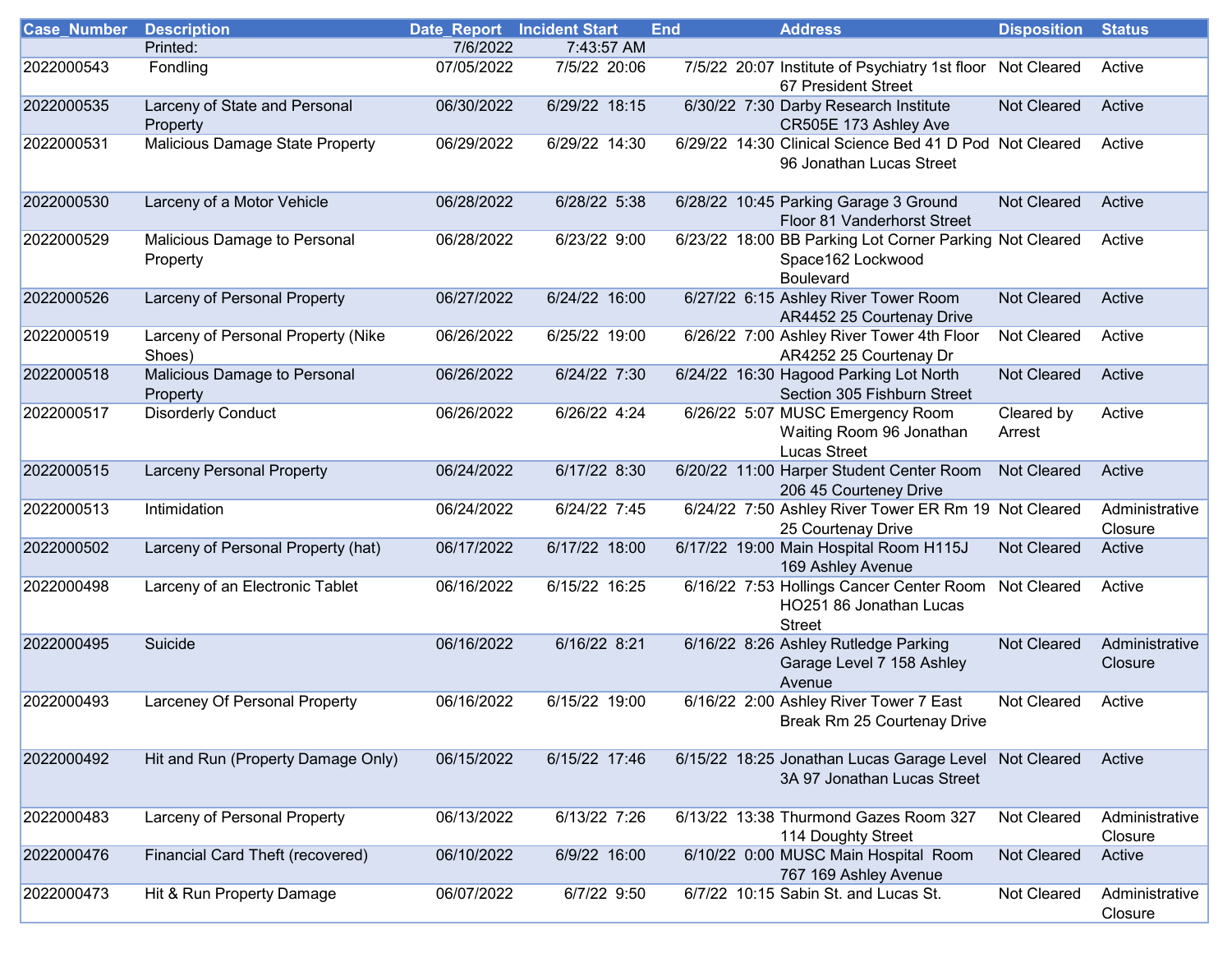| 2022000471                | Intimidation                                       | 06/06/2022 | 6/6/22 19:14   | 6/6/22 19:25 SHAWN JENKINS CHLD<br><b>Not Cleared</b><br>HOSP Room LL15 10<br><b>McClennan Banks Drive</b>     | Administrative<br>Closure |
|---------------------------|----------------------------------------------------|------------|----------------|----------------------------------------------------------------------------------------------------------------|---------------------------|
| 2022000465                | Larceny of Personal Property<br>(Money)            | 06/06/2022 | 6/2/22 15:00   | 6/5/22 13:00 Ashley River Tower 1st floor<br>Not Cleared<br>ED 25 Courtenay Drive                              | Administrative<br>Closure |
| 2022000463                | Stalking                                           | 06/05/2022 | 11/25/21 12:00 | 6/5/22 12:00 Institute of Psychaitry Room<br>Not Cleared<br>316 67 President Street                            | Administrative<br>Closure |
| 2022000460                | Larceny of Personal Property<br>(Money)            | 06/04/2022 | 6/3/22 10:00   | 6/3/22 15:30 Ashley River Tower rm7030 25 Not Cleared<br><b>Courtenay Drive</b>                                | Administrative<br>Closure |
| 2022000458                | Intimidation                                       | 06/02/2022 | 6/2/22 14:21   | 6/2/22 14:21 Clinical Science Building<br>Exceptional<br>Room 301 96 Jonathan Lucas Clearance<br><b>Street</b> | Administrative<br>Closure |
| 2022000457                | Pointing / Presenting a Firearm                    | 06/02/2022 | 6/2/22 10:07   | 6/2/22 10:11 Horseshoe Patient Pick Up<br>Not Cleared<br>Drop zone 169 Ashley Av.                              | Active                    |
| 2022000456                | Larceny of Personal Property (iPad)                | 06/02/2022 | 5/30/22 9:00   | 6/2/22 9:30 Dental Clinic Men's Locker<br>Not Cleared<br>Room 6th Floor 29 Bee Street                          | Unfounded                 |
| 2022000455                | Motor Vehicle Theft (Electric Scooter)             | 06/02/2022 | 6/1/22 8:20    | 6/1/22 17:00 Colbert Educational Library<br>Not Cleared<br>Bicycle Rack 171 Ashley Av                          | Administrative<br>Closure |
| 2022000449                | <b>Burglary 3rd Degree</b>                         | 05/31/2022 | 5/23/22 12:00  | 5/30/22 12:00 Womens Clinic Room<br><b>Not Cleared</b><br>CS101H 135 Cannon Street                             | Unfounded                 |
| 2022000451                | Malicious Damage to Personal<br>Property (Vehicle) | 05/31/2022 | 5/31/22 6:45   | 5/31/22 18:30 BB Lot 168 Lockwood Drive<br>Not Cleared                                                         | Administrative<br>Closure |
| 2022000445                | Larceny of Motor Vehicle Parts                     | 05/30/2022 | 5/28/22 14:00  | 5/30/22 11:00 Parking Garage 1 Level 4A 97 Not Cleared<br>Jonathan Lucas Street                                | Administrative<br>Closure |
| 2022000444                | Larceny of Personal Property<br>(Money)            | 05/30/2022 | 5/30/22 6:00   | 5/30/22 7:15 Ashley River Tower room 2406 Not Cleared<br>25 Courtenay Drive                                    | Active                    |
| 2022000443                | <b>Missing Person</b>                              | 05/30/2022 | 5/30/22 4:15   | 5/29/22 19:30 MUSC Main Hospital 6th Floor Exceptional<br>West 169 Ashley Ave<br>Clearance                     | Administrative<br>Closure |
| 2022000438                | Assault & Battery 3rd Degree                       | 05/28/2022 | 5/28/22 0:40   | 5/28/22 0:41 Main Hospital Adult<br>Not Cleared<br>Emergency Bed 12 169 Ashley<br>Avenue                       | Active                    |
| 2022000437                | Unlawful Carry of a Firearm                        | 05/27/2022 | 5/27/22 22:30  | 5/27/22 22:31 Ashley River Tower 2nd Floor<br><b>Not Cleared</b><br>Break Room 25 Courtenay<br><b>Driive</b>   | Active                    |
| 2022000435                | Theft of Vehicle Parts (PG5)                       | 05/27/2022 | 5/26/22 7:00   | 5/26/22 18:00 MUSC PG-5 Level 6 21<br>Not Cleared<br><b>McClennan Banks Drive</b>                              | Administrative<br>Closure |
| <b>JCA FPD</b><br>2022001 | <b>Sexual Assault</b>                              | 05/25/2022 | 8/6/21 3:00    | 8/6/21 8:00 MUSC Health Florence 805<br>Not Cleared<br>Pamplico Hwy                                            | Administrative<br>Closure |
| 2022000431                | Assault and Battery 3rd Degree                     | 05/25/2022 | 5/25/22 15:20  | 5/25/22 15:35 Insitute of Pshychiatry 1 North<br>Exceptional<br>67 President Street<br>Clearance               | Administrative<br>Closure |
| 2022000430                | Fraud (Telephone)                                  | 05/25/2022 | 5/24/22 13:00  | 5/25/22 15:35 Institute of Psychiatry 2 North<br><b>Not Cleared</b><br>67 President Street                     | Administrative<br>Closure |
| 2022000429                | Larceny of State Property                          | 05/25/2022 | 3/15/22 12:00  | 5/25/22 11:58 Thurmond Gazes Research<br>Not Cleared<br>Room 703A 114 Doughty<br><b>Street</b>                 | Administrative<br>Closure |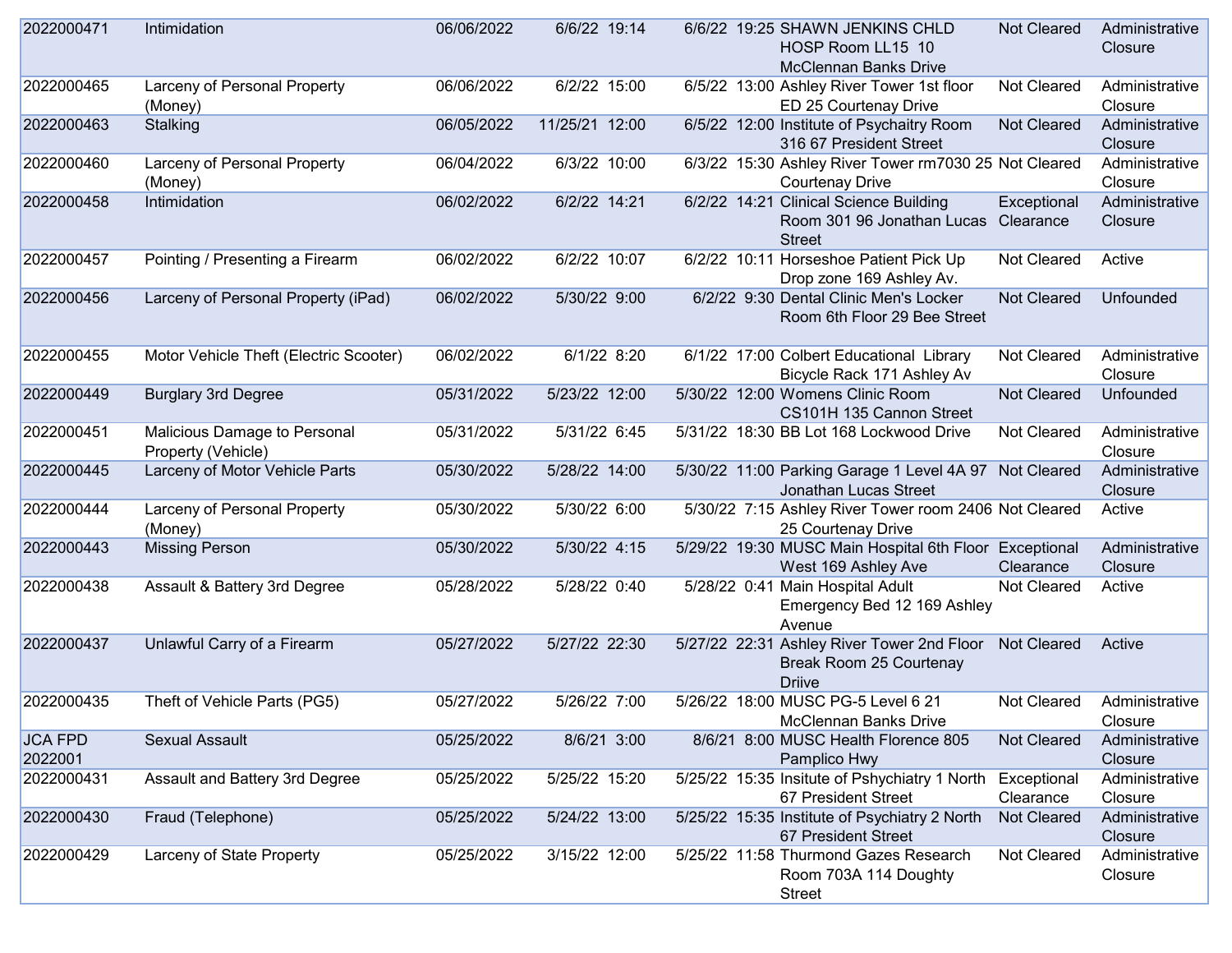| 2022000426                 | Auto Break-in / Larceny                                   | 05/24/2022 | 5/24/22 13:40  | 5/24/22 16:05 Jonathan Lucas Garage 1-A<br>97 Jonathan Lucas St                                     | Not Cleared              | Administrative<br>Closure |
|----------------------------|-----------------------------------------------------------|------------|----------------|-----------------------------------------------------------------------------------------------------|--------------------------|---------------------------|
| 2022000425                 | Malicious Damage to Personal<br>Property x 7              | 05/24/2022 | 5/24/22 14:41  | 5/24/22 15:00 Harborview Towers Garage<br>1st floor 19 Hagood Avenue                                | Not Cleared              | Administrative<br>Closure |
| 2022000421                 | Carjacking                                                | 05/23/2022 | 5/23/22 17:57  | 5/23/22 18:01 Rutledge Tower Parking<br>Garage 3rd floor 158 Ashley<br>Avenue                       | Not Cleared              | Administrative<br>Closure |
| 2022000419                 | Intimidation(Verbal threats)                              | 05/23/2022 | 5/23/22 9:42   | 5/23/22 9:44 Rutledge Towers 1st fl<br>Pharmacy 135 Rutledge Ave                                    | Exceptional<br>Clearance | Administrative<br>Closure |
| <b>JCA NCPD</b><br>2022001 | Fondling                                                  | 05/20/2022 | 11/22/21 10:30 | 11/22/21 11:00 MUSC Children's Health 1001<br>Michigan Avenue                                       | <b>Not Cleared</b>       | Administrative<br>Closure |
| 2022000407                 | Harassment 2nd Degree                                     | 05/19/2022 | 5/19/22 10:28  | 5/19/22 10:30 Main Hospital 1st floor Dietary Not Cleared<br>Area 169 Ashely Ave                    |                          | Active                    |
| 2022000405                 | <b>Missing Person/Patient</b>                             | 05/18/2022 | 5/18/22 11:47  | 5/18/22 11:10 Clinical Science Building Adult Not Cleared<br>ER 96 Jonathan Lucas St.               |                          | Administrative<br>Closure |
| 2022000402                 | Larceny of State Property (Laptop<br>Computer)            | 05/17/2022 | 1/6/22 12:00   | 5/16/22 10:00 Rutledge Tower Room 1113<br>135 Rutledge Avenue                                       | Not Cleared              | Administrative<br>Closure |
| 2022000397                 | Larceny Personal Property (Bike)                          | 05/16/2022 | 5/16/22 10:10  | 5/16/22 13:08 Dental Clinic Bike Rack 29<br>Bee St                                                  | <b>Not Cleared</b>       | Administrative<br>Closure |
| 2022000386                 | Assault and Battery 3rd / Mal<br>Damage to State Property | 05/13/2022 | 5/13/22 15:10  | 5/13/22 15:45 Shawn Jenkins Childrens<br>Hosp Room 1023<br>10McCleannan Banks Dr                    | Not Cleared              | Active                    |
| 2022000384                 | Intimidation (Verbal Threats)                             | 05/13/2022 | 5/13/22 9:59   | 5/13/22 10:47 Shawn Jenkins chld hosp<br>rm12 10 McClennan Banks Dr                                 | Exceptional<br>Clearance | Administrative<br>Closure |
| 2022000380                 | Larceny of Personal Property<br>(Money)                   | 05/12/2022 | 5/11/22 17:00  | 5/11/22 18:24 College of Health Professions<br>B Rm 422B 151 Ashley<br>Avenue                       | Not Cleared              | Administrative<br>Closure |
| 2022000375                 | Larceny of Personal Property                              | 05/11/2022 | 4/18/22 5:00   | 4/18/22 16:00 Ashley River Tower Chest<br>Pain Center 25 Courtenay<br><b>Drive</b>                  | <b>Not Cleared</b>       | Administrative<br>Closure |
| 2022000374                 | <b>Verbal Threats</b>                                     | 05/11/2022 | 5/11/22 12:00  | 5/11/22 12:12 University Extension Central<br>Supply 165 Ashley Avenue                              | Not Cleared              | Administrative<br>Closure |
| 2022000371                 | Larceny of State Property                                 | 05/10/2022 | 5/5/22 17:00   | 5/6/22 8:00 CHP-B Room B117 151<br>Rutledge Avenue                                                  | Not Cleared              | Administrative<br>Closure |
| 2022000366                 | <b>Grand Larceny</b>                                      | 05/09/2022 | 4/25/22 9:00   | 4/25/22 9:00 College of Health Professional Not Cleared Unfounded<br>A Room 307 151 Rutledge<br>Ave |                          |                           |
| 2022000365                 | Disorderly conduct                                        | 05/09/2022 | 5/9/22 3:05    | 5/9/22 3:22 Roadway in front of Clinical<br>Science build 96 Jonathan<br>Lucas                      | Cleared by<br>Arrest     | Administrative<br>Closure |
| 2022000363                 | Assault x 2                                               | 05/08/2022 | 5/8/22 17:49   | 5/8/22 17:58 Main Hospital Room 926 169<br><b>Ashley Avenue</b>                                     | Exceptional<br>Clearance | Administrative<br>Closure |
| 2022000362                 | Breaking and Entering Motor Vehicle                       | 05/08/2022 | 5/8/22 13:08   | 5/8/22 15:08 Parking Garage 1 Level 1A 97<br><b>President Street</b>                                | Not Cleared              | Administrative<br>Closure |